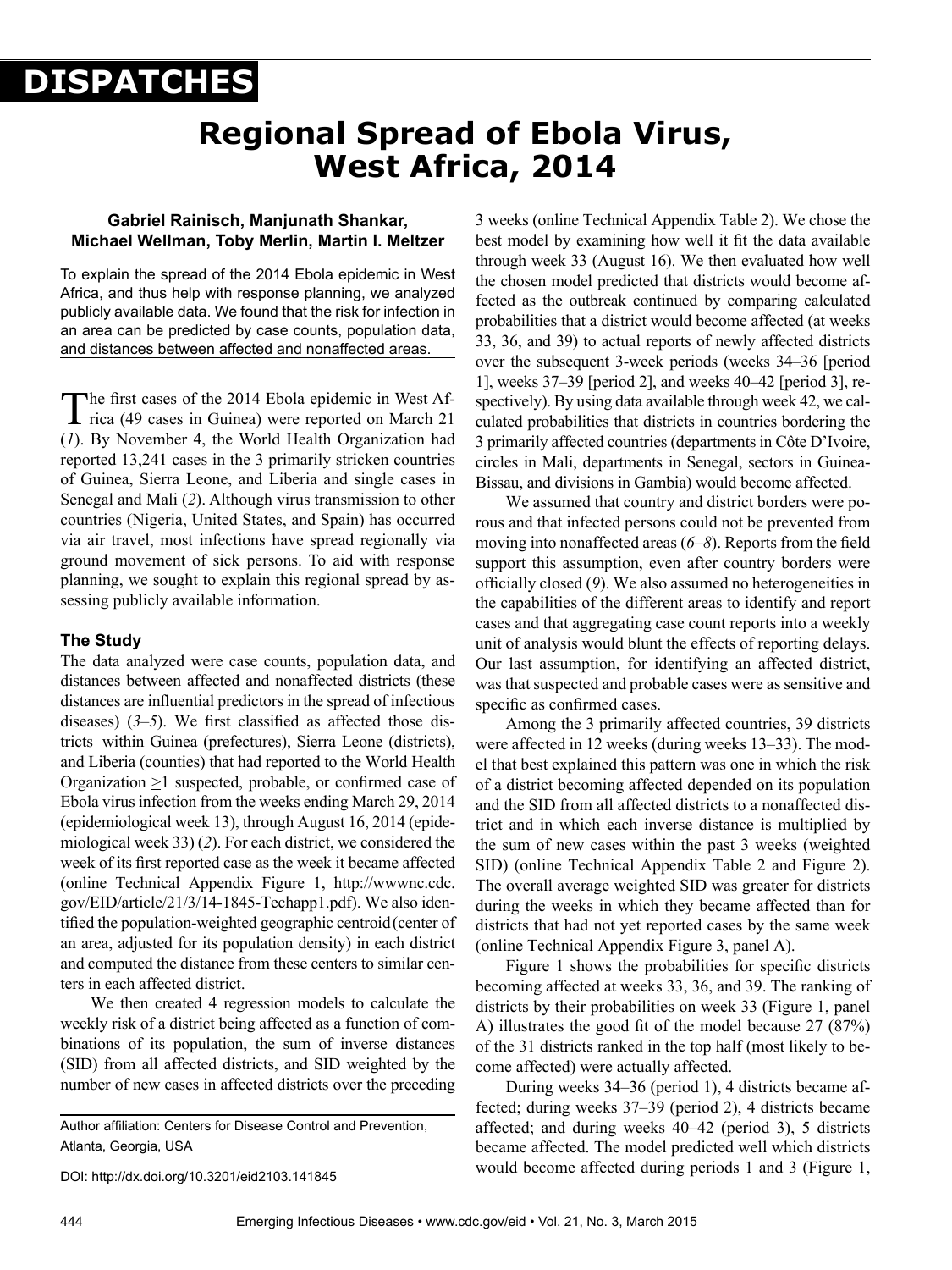

**Figure 1.** Probability predictions (with 95% CIs) for districts in countries primarily affected by Ebola virus infection in 2014, by week of analysis. A) Data available through week 33 (August 16). B) Data available through week 36 (September 6). C) Data available through week 39 (September 27). Diamonds indicate the probability that the districts should be affected at the time of the analysis. Filled diamonds indicate districts that were affected (i.e., had reported at least 1 case) at the date of the analysis. Black arrows identify those districts that became affected within 3 weeks of the date of analysis. SL, Sierra Leone; Gu, Guinea; Li, Liberia.

panels A, C); districts that became affected were predominantly among those with the highest calculated probabilities of becoming affected. The model did not predict as well which districts would become affected during period 2 (Figure 1, panel B).

Of 167 districts in the countries bordering the primarily affected countries, the predicted probability of becoming affected was >20% for 9 districts (calculated at week 42). The 3 top-ranked districts had the largest populations in their respective countries: Abidjan (Côte D'Ivoire), Bamako (Mali), and Pikine (Senegal); Bamako and Pikine reported cases in weeks 43 and 35, respectively. Also, among the top 10 districts, 5 were on or near the Côte D'Ivoire– Liberia border (Figure 2).

#### **Conclusions**

We identified spatial influences on the regional spread of Ebola virus infections. The risk of becoming affected by Ebola was significantly higher for nonaffected districts that had a larger population and that were closer to affected districts with higher case counts (online Technical Appendix Table 2 and Figure 2). Thus, it seems that data on population size and straight-line distances can serve as pragmatic alternatives to data on travel patterns between Guinea, Liberia, and Sierra Leone during the first 8 months of the outbreak. The correlation between the risk of becoming affected and distances and population size was sufficiently accurate for predicting which districts would next become affected. Furthermore, a high calculated probability of becoming affected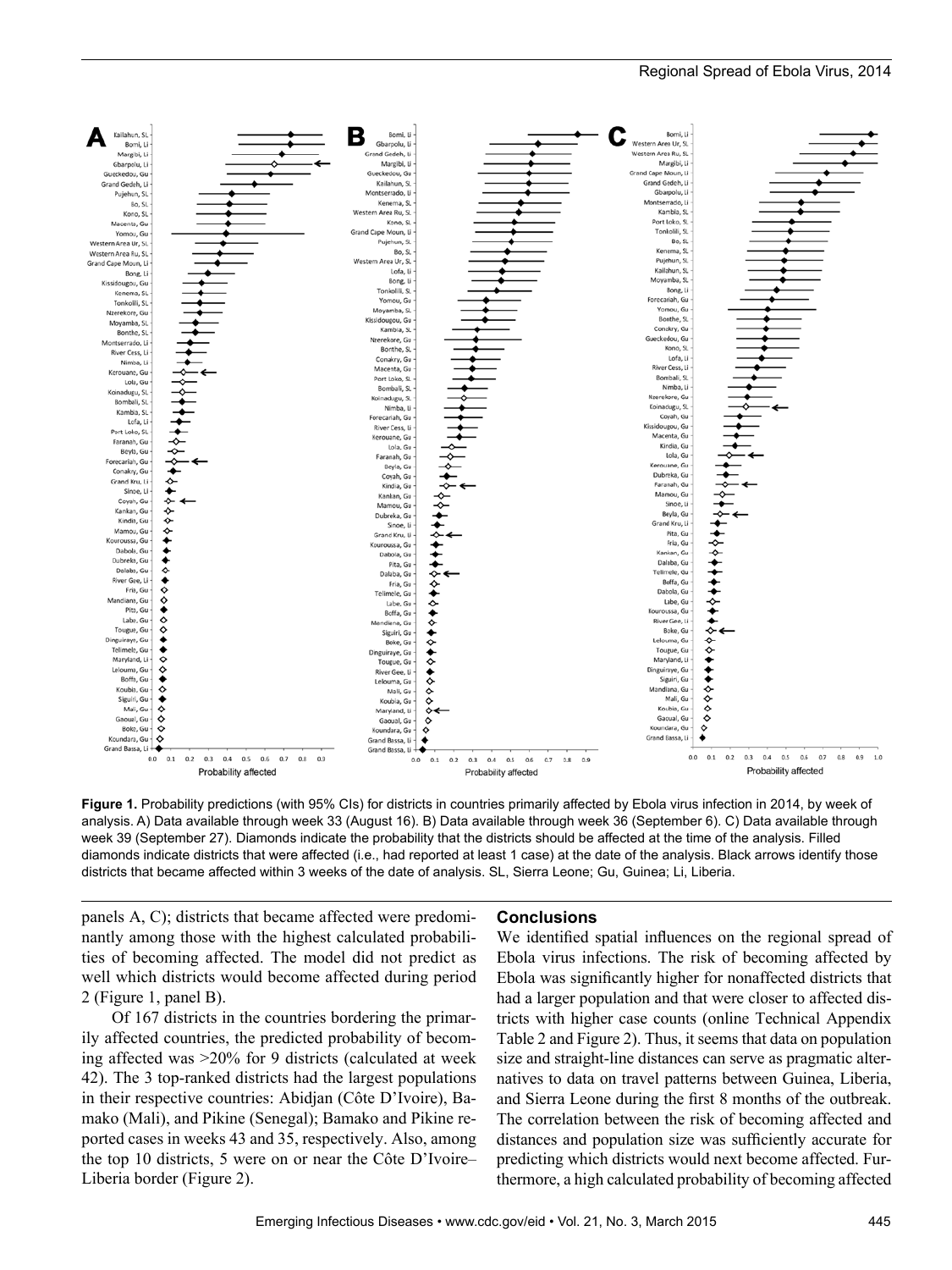# **DISPATCHES**



Figure 2. Predicted risk of districts becoming affected by Ebola virus infection (neighboring countries included) in 2014, based on data available through epidemiological week 42 (October 18, 2014).

for a district considered not affected might indicate the presence of undetected cases.

This analysis relied heavily on the accuracy of case reports and their timely documentation, but there are indications that extreme conditions in the affected countries resulted in incomplete records and reporting delays (*10*). These factors potentially contributed to errors in the identification of which week a district became affected. Consequently, we examined the potential effects of reporting delays (online Technical Appendix Table 2). Also, our results might have been influenced by our choice of administrative unit level to use for defining districts. (In our analysis, countries with smaller district units have less risk of being affected than countries with larger district units, if population densities are generally comparable.)

The good fit of our model, absent predictors for the influence of interventions, suggests that interventions (including border closings) were minimally effective at stemming regional spread of Ebola virus infection during the period analyzed. As the spread of the epidemic changes because of interventions and changes in human behavior, there is need to update and reevaluate the model fit and the parameters used.

We chose to not pursue data on travel patterns, despite their potential utility for explaining the spread of Ebola virus infection. Travel patterns may evolve as the outbreak progresses, and obtaining accurate data during an ongoing outbreak is challenging. We, therefore, focused on producing the simplest model.

Overall, our simple model shows that available case reports, population data, and distance data can be used to identify areas at risk of being affected in an outbreak of Ebola virus infection. Additionally, if the current pattern of spread in this outbreak continues, or if the outbreak takes hold in new countries, this model can be used to advocate for allocation of surveillance and control resources to nonaffected areas.

#### **Acknowledgments**

We thank Brad Greening, Bishwa Adhikari, Charisma Atkins, Michael Washington, Manoj Gambhir, Cristina Maria Da Silva Carias, Caresse Campbell, and Karen Wong for providing useful criticism and insight; Inger Damon for providing her perspective on the model's utility; Elvira McIntyre for providing district population data; Steve Champaloux for providing